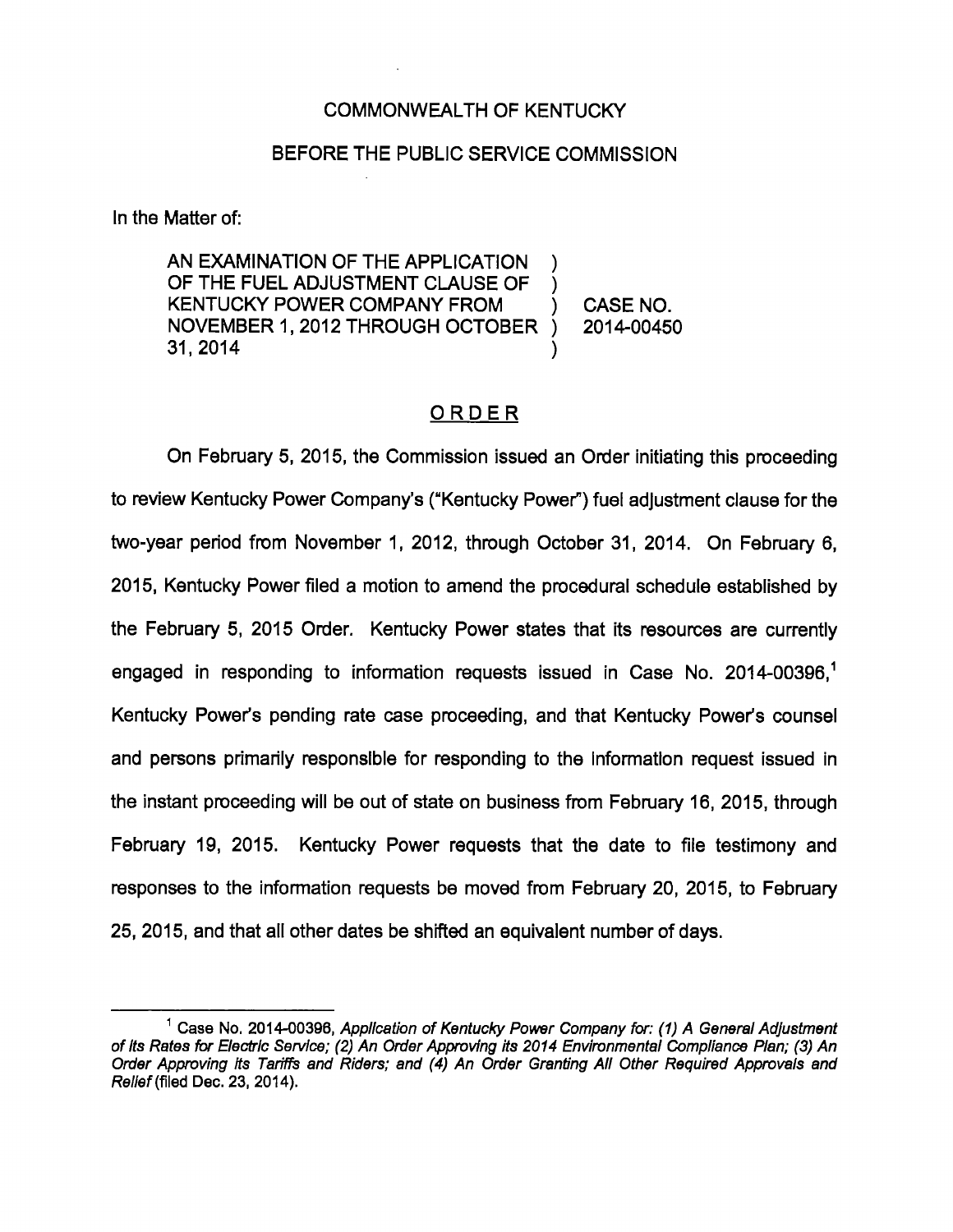Having reviewed the evidence and being otherwise sufficientiy advised, the Commission finds that Kentucky Power has presented good cause to amend the procedurai schedule in this matter.

IT IS HEREBY ORDERED that:

1. Kentucky Power's motion to amend the procedural schedule is granted.

2. Ail parties shall adhere to the procedural schedule set forth in the appendix to this Order.

3. Ail other provisions of the Commission's February 5, 2015 Order shall remain in full force and effect.

### By the Commission



ATTEST;

Executive Director

Case No. 2014-00450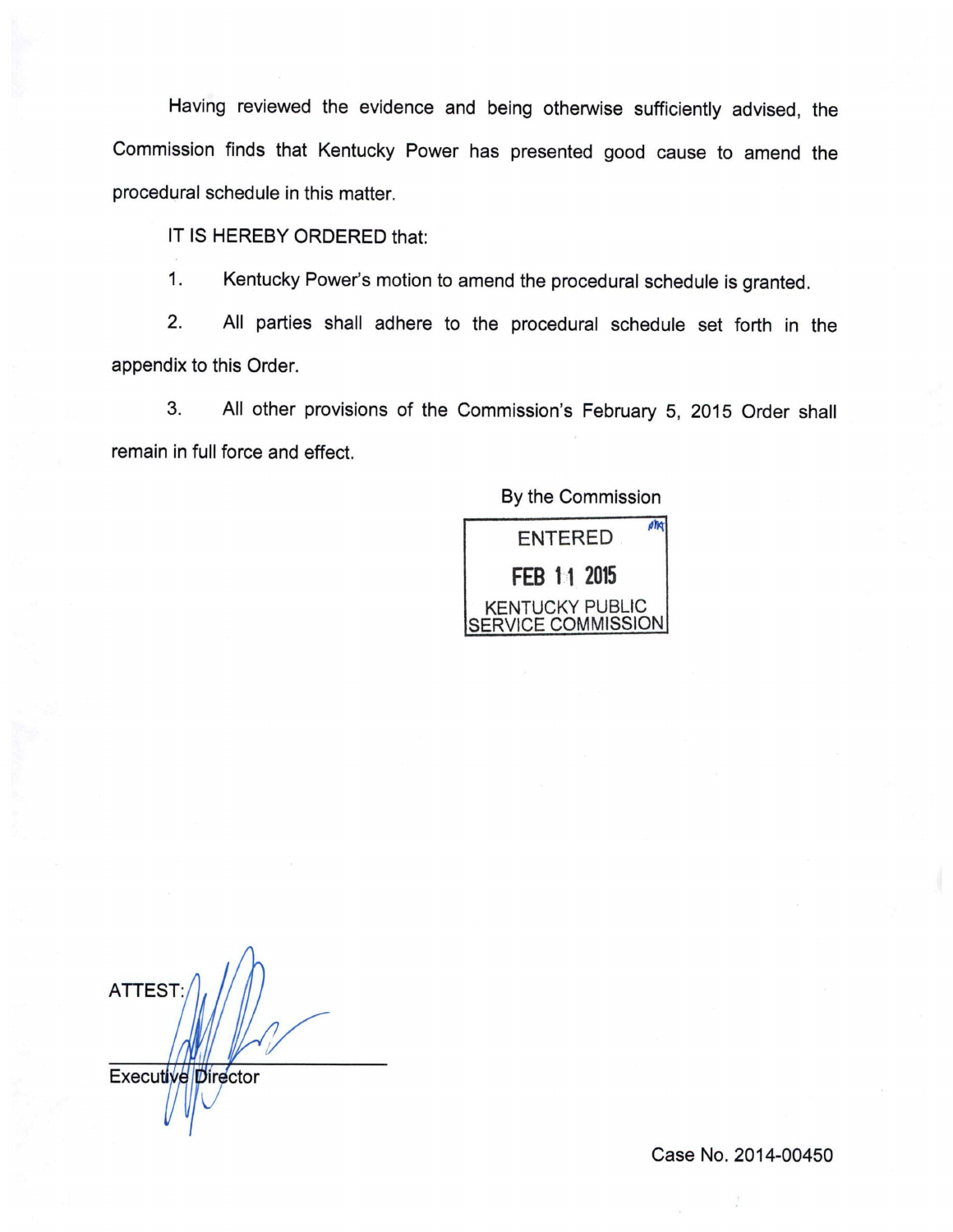## APPENDIX

# APPENDIX TO AN ORDER OF THE KENTUCKY PUBLIC SERVICE COMMISSION IN CASE NO. 2014-00450 DATED FEB 1 1 2015

| Kentucky Power shall file with the Commission the direct testimony<br>of its witnesses in verified prepared form and the responses to<br>requests for information set forth in Appendix B of the |  |
|--------------------------------------------------------------------------------------------------------------------------------------------------------------------------------------------------|--|
|                                                                                                                                                                                                  |  |
|                                                                                                                                                                                                  |  |
| Intervenors and Commission Staff may serve interrogatories and<br>requests for production of documents upon Kentucky Power no                                                                    |  |
|                                                                                                                                                                                                  |  |
| Kentucky Power shall file with the Commission responses to<br>interrogatorles and requests for production of documents no                                                                        |  |
|                                                                                                                                                                                                  |  |
| Last day for Kentucky Power to publish notice of hearing date  03/31/2015                                                                                                                        |  |
| Public Hearing is to begin at 10:00 a.m., Eastern Daylight Time,<br>in Hearing Room 1 of the Commission's offices at 211 Sower<br>Boulevard, Frankfort, Kentucky, for the purpose of             |  |
|                                                                                                                                                                                                  |  |